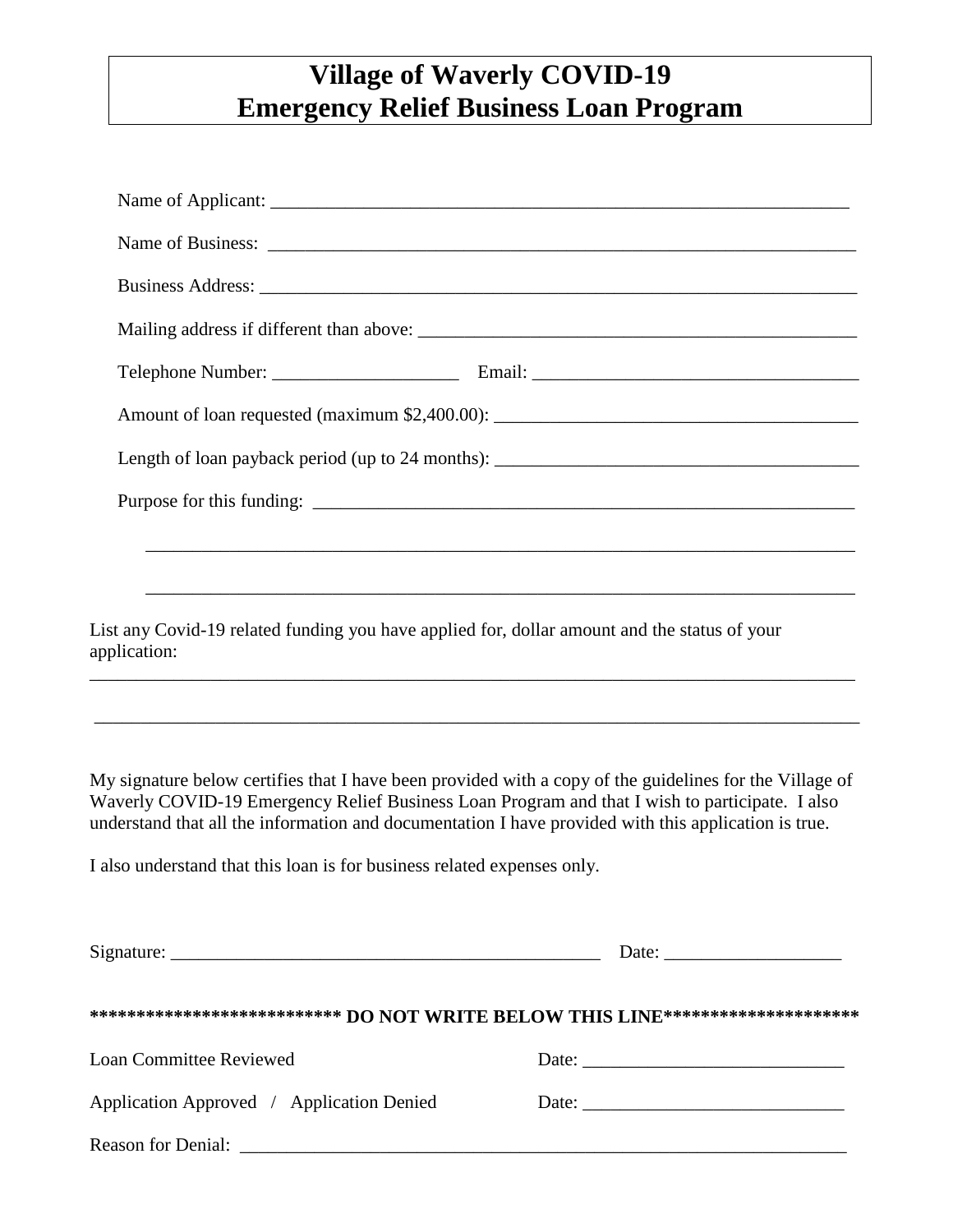## **Guidelines for the Village of Waverly COVID-19 Emergency Relief Business Loan Program**

The purpose of the program is to assist businesses, located in the Village of Waverly, who have been negatively impacted by reduction and/or shut down by the Coronavirus/COVID-19 Pandemic.

## **Guidelines:**

- 1. Interest rate will be at 0%.
- 2. Maximum amount of loan is \$2,400.
- 3. Loans are only to be used for business expenses, and not for personal use.
- 4. Application period will be from May 15, 2020 until July 31, 2020.
- 5. Borrower is required to sign a promissory note that guarantees payback.
- 6. Payback of loan will start on January 1, 2021. The term will be up to 24 months. Payments must be made monthly, and payoff can be done at any time.
- 7. The loan application will be reviewed by the Village Loan Committee, and approved by the Board of Trustees at their regularly scheduled meeting. Board of Trustee meetings are held every 2<sup>nd</sup> and 4<sup>th</sup> Tuesdays of each month.
- 8. A Conflict of Interest Disclosure form is attached. Please read, sign, and return with application.
- 9. The Board of Trustees reserves the right to amend this program as necessary.
- 10. Please contact the Clerk's Office at 607-565-8106 if you have any questions or concerns.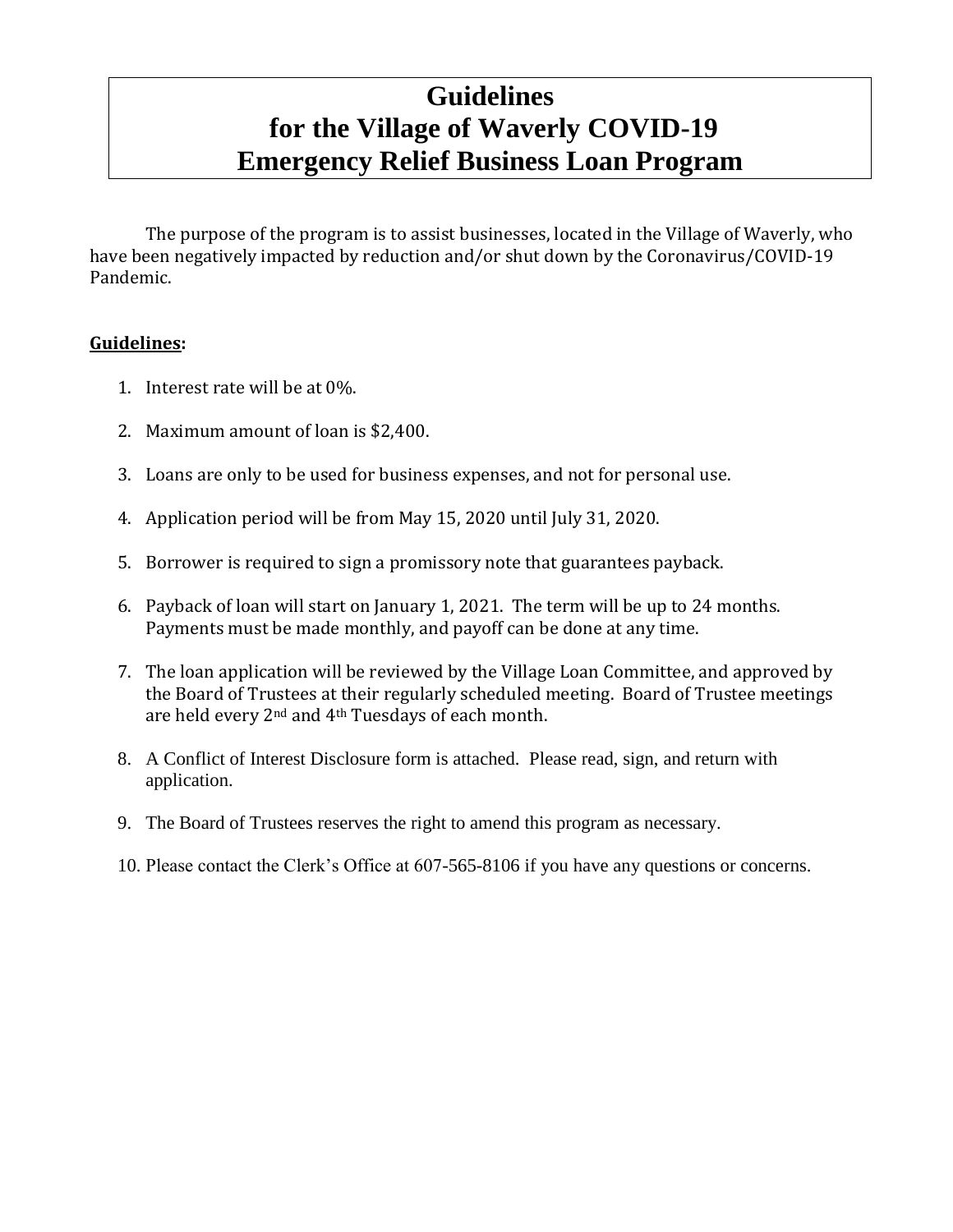## VILLAGE OF WAVERLY CONFLICT OF INTEREST DISCLOSURE

**Under certain circumstances, an applicant for funding may have what is known as a conflict of interest, and may need a waiver in order to participate.**

**All applicants for our programs administered by the Village of Waverly must be reviewed for any potential conflicts of interest. For example, a conflict of interest may be present if the applicant is an elected or appointed official, or an employee of the Village of Waverly, or related as such. There are other cases where a conflict of interest may also be present.** 

Please circle YES or NO **to all questions** listed below so that we may make a determination of whether any conflicts may be applicable to you. Answer for all applicants if there is more than one applicant for the loan.

YES / NO **1. Are you now, or have you ever been an employee, agent, consultant, an officer, or an elected/appointed official of the Village? If so, please provide information below:**

YES / NO **2. Are you related to an employee of the Village, an agent of the Village, an agent working for the Village, an officer of the Village, or an elected or appointed official of the Village? (i.e.: are you related to the Mayor, the Village Clerk, a member of any Village Board, or any employee of the Village of Waverly). If so please indicate to whom you are related and the relationship below:**

\_\_\_\_\_\_\_\_\_\_\_\_\_\_\_\_\_\_\_\_\_\_\_\_\_\_\_\_\_\_\_\_\_\_\_\_\_\_\_\_\_\_\_\_\_\_\_\_\_\_\_\_\_\_\_\_\_\_\_\_\_\_\_\_\_\_\_\_\_\_\_\_\_\_\_\_\_\_\_\_\_\_\_\_\_\_\_\_\_\_

\_\_\_\_\_\_\_\_\_\_\_\_\_\_\_\_\_\_\_\_\_\_\_\_\_\_\_\_\_\_\_\_\_\_\_\_\_\_\_\_\_\_\_\_\_\_\_\_\_\_\_\_\_\_\_\_\_\_\_\_\_\_\_\_\_\_\_\_\_\_\_\_\_\_\_\_\_\_\_\_\_\_\_\_\_\_\_\_\_\_

\_\_\_\_\_\_\_\_\_\_\_\_\_\_\_\_\_\_\_\_\_\_\_\_\_\_\_\_\_\_\_\_\_\_\_\_\_\_\_\_\_\_\_\_\_\_\_\_\_\_\_\_\_\_\_\_\_\_\_\_\_\_\_\_\_\_\_\_\_\_\_\_\_\_\_\_\_\_\_\_\_\_\_\_\_\_\_\_\_\_

\_\_\_\_\_\_\_\_\_\_\_\_\_\_\_\_\_\_\_\_\_\_\_\_\_\_\_\_\_\_\_\_\_\_\_\_\_\_\_\_\_\_\_\_\_\_\_\_\_\_\_\_\_\_\_\_\_\_\_\_\_\_\_\_\_\_\_\_\_\_\_\_\_\_\_\_\_\_\_\_\_\_\_\_\_\_\_\_\_\_

YES / NO **3. Do you have a business connection to any of the people listed above in #1? If so, please note the relationship below:**

\_\_\_\_\_\_\_\_\_\_\_\_\_\_\_\_\_\_\_\_\_\_\_\_\_\_\_\_\_\_\_\_\_\_\_\_\_\_\_\_\_\_\_\_\_\_\_\_\_\_\_\_\_\_\_\_\_\_\_\_\_\_\_\_\_\_\_\_\_\_\_\_\_\_\_\_\_\_\_\_\_\_\_\_\_\_\_\_\_\_

\_\_\_\_\_\_\_\_\_\_\_\_\_\_\_\_\_\_\_\_\_\_\_\_\_\_\_\_\_\_\_\_\_\_\_\_\_\_\_\_\_\_\_\_\_\_\_\_\_\_\_\_\_\_\_\_\_\_\_\_\_\_\_\_\_\_\_\_\_\_\_\_\_\_\_\_\_\_\_\_\_\_\_\_\_\_\_\_\_\_

**I/we, the undersigned, certify that the above information is true to the best of my/our knowledge**:

Signed: \_\_\_\_\_\_\_\_\_\_\_\_\_\_\_\_\_\_\_\_\_\_\_\_\_\_\_\_\_\_\_\_\_\_\_\_\_\_\_\_\_\_ Date: \_\_\_\_\_\_\_\_\_\_\_\_\_\_

| nto.<br>val |  |
|-------------|--|
|             |  |

 $Date:$ 

| Signed: |  |
|---------|--|
|         |  |